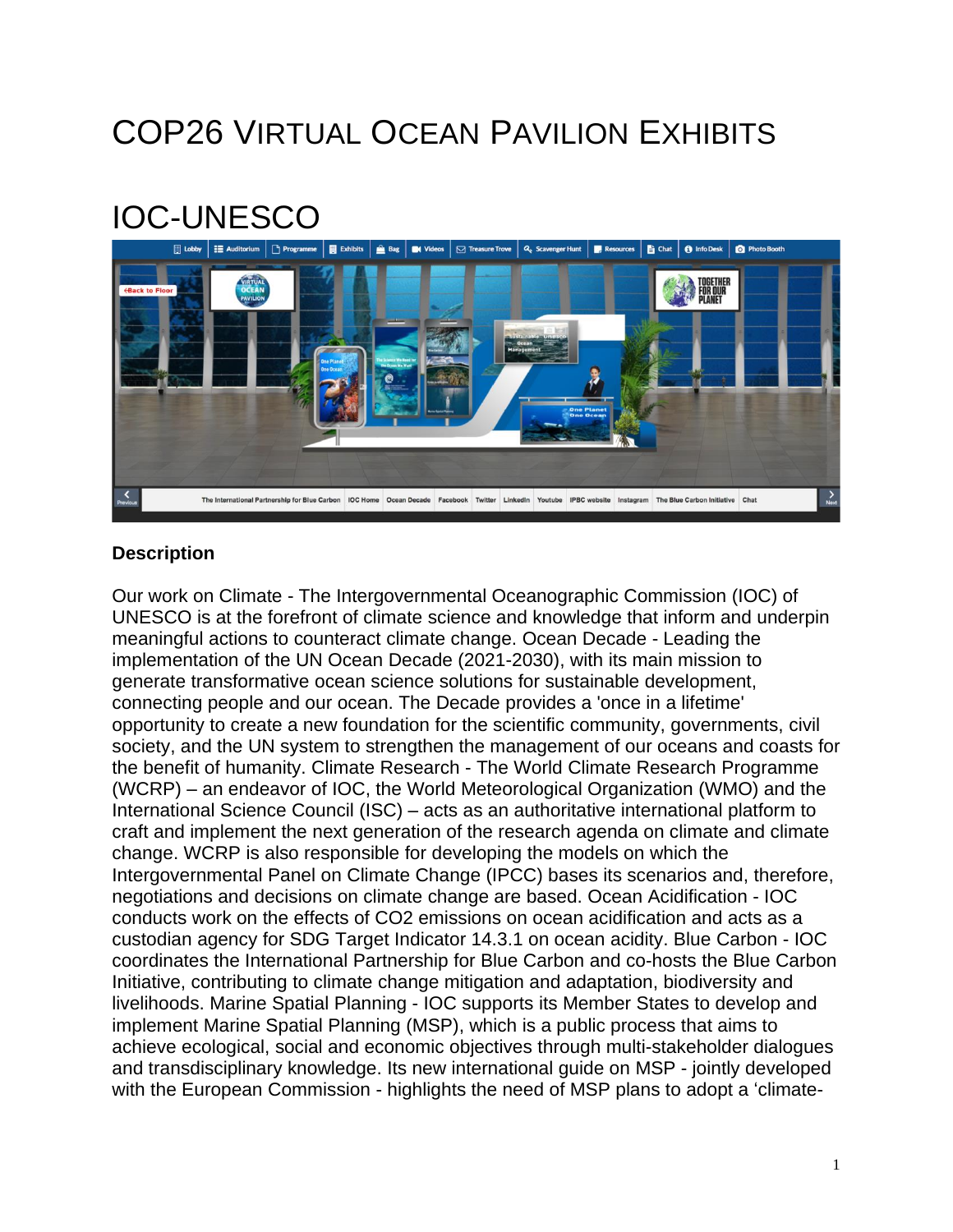smart MSP' approach that includes objectives related to climate change responses, as well as uses data and knowledge about climate change impacts on marine ecosystems and human uses to develop resilient scenarios for the maritime domain. Within this context, IOC has supported the UN Global Compact (UNGC) initiative of developing a 'Roadmap to Integrate Offshore Renewable Energy in a Climate-Smart Marine Spatial Plan.' Ocean Carbon - Faced with the urgent need to find answers to this and other crucial scientific questions, five international research programmes on ocean and climate interaction (IOCCP, IMBeR, SOLAS, WCRP/CLIVAR and the Global Carbon Project) have joined IOC to develop and agree on a roadmap for future research, with the ultimate goal of providing decision-makers with the knowledge needed to implement effective climate change mitigation and adaptation policies in the next ten years. Ocean Observations - IOC, WMO, the International Science Council (ISC) and the UN Environment Programme (UNEP) co-sponsor the Global Ocean Observing System (GOOS), which provides an increasingly comprehensive platform to integrate in situ and remote observations of the status of the world ocean and climate and climate change. Ocean Hazards - The IOC portfolio of activities on early warning systems of tsunami events and other ocean hazards entails inter alia systematic observations of sea level and changes therein, which is of direct relevance to vulnerability and risks of coastal communities and ecosystems related to the effects of climate change. Ocean Deoxygenation - The Global Ocean Oxygen Network – IOC working group: The Network's scientific work, outreach, and capacity building efforts include facilitating communication with other established networks and working groups (e.g. IOCCP, GOOS, IGMETS, GOA-ON, GlobalHAB, WESTPAC O2NE), improving observation systems, identifying and filling knowledge gaps, as well as developing related capacity development activities. GO2NE is moreover preparing a summary on deoxygenation for policy makers. In collaboration with SFB754, it recently initiated the news site oceanoxygen.org to provide information on deoxygenation to scientists, stakeholders and the interested public.

#### **The International Partnership for Blue Carbon**: **[https://www.youtube.com/watch?v=](https://www.youtube.com/watch?v=V3HahaZf1EM) [V3HahaZf1EM](https://www.youtube.com/watch?v=V3HahaZf1EM)**

**IOC Home: [https://ioc.unesco.org](https://ioc.unesco.org/) Ocean Decade: [http://oceandecade.org](http://oceandecade.org/) Facebook: <https://www.facebook.com/IocUnesco/> Twitter: [https://twitter.com/IocUnesco?s=20&t=Xfvl5mV6e-IyGGKogtB\\_uw](https://twitter.com/IocUnesco?s=20&t=Xfvl5mV6e-IyGGKogtB_uw) LinkedIn: <https://www.linkedin.com/company/ioc-unesco> Youtube: <https://www.youtube.com/c/UNESCO/featured> IPBC Website: [https://bluecarbonpartnership.org](https://bluecarbonpartnership.org/) Instagram: [https://www.instagram.com/ioc\\_unesco/?hl=en](https://www.instagram.com/ioc_unesco/?hl=en) The Blue Carbon Initiative: [https://www.thebluecarboninitiative.org](https://www.thebluecarboninitiative.org/)**

### **Videos**

- 1. Ocean Acidification Research for Sustainability (OARS): <https://www.youtube.com/watch?v=sbP9HU47R9A>
- 2. IOC animation: <https://www.youtube.com/watch?v=YyiuLwhUpH4>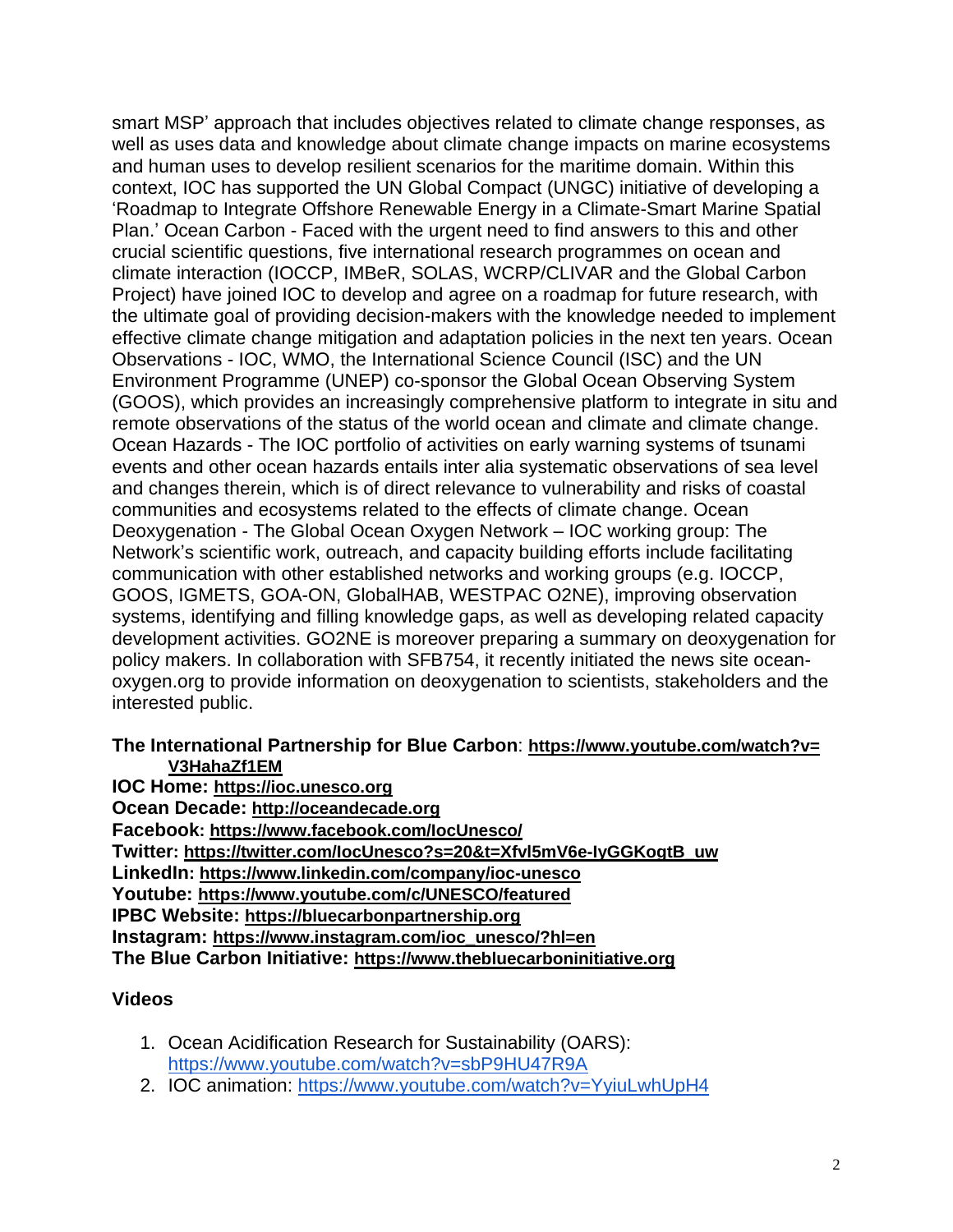- 3. Ocean Decade animation: [https://www.youtube.com/watch?v=EO2Un-](https://www.youtube.com/watch?v=EO2Un-6nIS4&t=4s)[6nIS4&t=4s](https://www.youtube.com/watch?v=EO2Un-6nIS4&t=4s)
- 4. Global Ocean Science Report video: <https://www.youtube.com/watch?v=bGfo9P7fY2M>
- 5. GOOS video: <https://www.youtube.com/watch?v=Lffxe2TOfIU>
- 6. OARS video: <https://www.youtube.com/watch?v=sbP9HU47R9A&t=5s>
- 7. MSP: <https://www.youtube.com/watch?v=-HnhfDkcxHQ>
- 8. Ocean Literacy Principles playlist: [https://www.youtube.com/watch?v=y](https://www.youtube.com/watch?v=y-aGjNdWuQk)[aGjNdWuQk](https://www.youtube.com/watch?v=y-aGjNdWuQk)
- 9. IOC youtube playlist: <https://www.youtube.com/watch?v=FCfZ6828i7k>

## **Documents**

- 1. IOC Institutional Brochure: [https://vepimg.b8cdn.com/uploads/vjfnew/6281/content/docs/1634738844247687](https://vepimg.b8cdn.com/uploads/vjfnew/6281/content/docs/1634738844247687eng-pdf1634738844.pdf) [eng-pdf1634738844.pdf](https://vepimg.b8cdn.com/uploads/vjfnew/6281/content/docs/1634738844247687eng-pdf1634738844.pdf)
- 2. Ocean Decade Brochure: [https://vepimg.b8cdn.com/uploads/vjfnew/6281/content/docs/1634738898265198](https://vepimg.b8cdn.com/uploads/vjfnew/6281/content/docs/1634738898265198eng-pdf1634738898.pdf) [eng-pdf1634738898.pdf](https://vepimg.b8cdn.com/uploads/vjfnew/6281/content/docs/1634738898265198eng-pdf1634738898.pdf)
- 3. Global Ocean Science Report: [https://vepimg.b8cdn.com/uploads/vjfnew/6281/content/docs/1634742284375147](https://vepimg.b8cdn.com/uploads/vjfnew/6281/content/docs/1634742284375147eng-pdf1634742284.pdf) [eng-pdf1634742284.pdf](https://vepimg.b8cdn.com/uploads/vjfnew/6281/content/docs/1634742284375147eng-pdf1634742284.pdf)
- 4. Declining Oxygen in the World's Ocean and Coastal Waters: [https://vepimg.b8cdn.com/uploads/vjfnew/6281/content/docs/1634742448265196](https://vepimg.b8cdn.com/uploads/vjfnew/6281/content/docs/1634742448265196eng-pdf1634742448.pdf) [eng-pdf1634742448.pdf](https://vepimg.b8cdn.com/uploads/vjfnew/6281/content/docs/1634742448265196eng-pdf1634742448.pdf)
- 5. International Guide on Marine Spatial Planning: [https://vepimg.b8cdn.com/uploads/vjfnew/6281/content/docs/1634742651379196](https://vepimg.b8cdn.com/uploads/vjfnew/6281/content/docs/1634742651379196eng-pdf1634742651.pdf) [eng-pdf1634742651.pdf](https://vepimg.b8cdn.com/uploads/vjfnew/6281/content/docs/1634742651379196eng-pdf1634742651.pdf)
- 6. Ocean Literacy Toolkit: [https://vepimg.b8cdn.com/uploads/vjfnew/6281/content/docs/1634742795260721](https://vepimg.b8cdn.com/uploads/vjfnew/6281/content/docs/1634742795260721eng-pdf1634742795.pdf) [eng-pdf1634742795.pdf](https://vepimg.b8cdn.com/uploads/vjfnew/6281/content/docs/1634742795260721eng-pdf1634742795.pdf)
- 7. Climate change and Marine Spatial Planning Policy Brief: [https://vepimg.b8cdn.com/uploads/vjfnew/6281/content/docs/1634743113375721](https://vepimg.b8cdn.com/uploads/vjfnew/6281/content/docs/1634743113375721eng-pdf1634743113.pdf) [eng-pdf1634743113.pdf](https://vepimg.b8cdn.com/uploads/vjfnew/6281/content/docs/1634743113375721eng-pdf1634743113.pdf)
- 8. Integrated ocean carbon research: a summary of ocean carbon research, and vision of coordinated ocean carbon research and observations for the next decade:

[https://vepimg.b8cdn.com/uploads/vjfnew/6281/content/docs/1634802391376708](https://vepimg.b8cdn.com/uploads/vjfnew/6281/content/docs/1634802391376708eng-pdf1634802391.pdf) [eng-pdf1634802391.pdf](https://vepimg.b8cdn.com/uploads/vjfnew/6281/content/docs/1634802391376708eng-pdf1634802391.pdf)

- 9. Blue Carbon. Integrating Ocean Ecosystems in Global Climate Action: [https://vepimg.b8cdn.com/uploads/vjfnew/6281/content/docs/1634807115blue](https://vepimg.b8cdn.com/uploads/vjfnew/6281/content/docs/1634807115blue-carbon-integrating-ocean-ecosystems-october-2021a-pdf1634807115.pdf)[carbon-integrating-ocean-ecosystems-october-2021a-pdf1634807115.pdf](https://vepimg.b8cdn.com/uploads/vjfnew/6281/content/docs/1634807115blue-carbon-integrating-ocean-ecosystems-october-2021a-pdf1634807115.pdf)
- 10.Building knowledge to weave the protection and restoration of coastal Blue Carbon ecosystems into decision making on mitigation and adaptation to climate change: